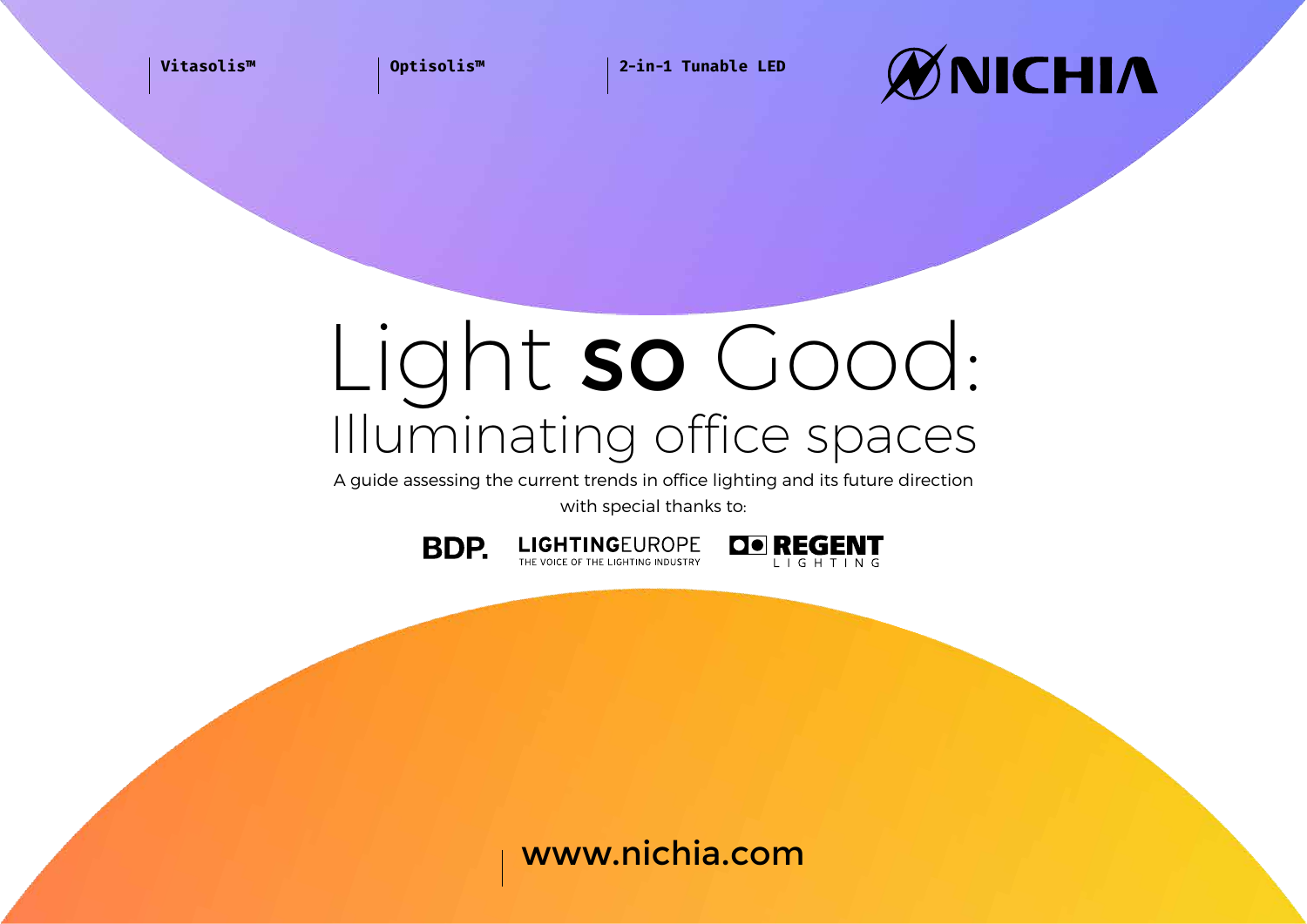# **INTRODUCTION:**

**Office workspaces are not homogeneous; there is no standard aesthetic or layout that governs designers when they sit down to conceptualize a new work surrounding. In turn, there is no one-size-fits-all approach to office lighting.** 

Modern-day office lighting schemes have many objectives to meet, not least delivering energy efficiency, sustainability and addressing the challenges posed by the circular economy. Of course, none of these ambitions can be achieved to the detriment of light quality.

Lighting has to be fit for purpose and meet user requirements; after all, the right lighting is often personal preference. Then there is visual appeal and creating an expression of workplace branding that speaks to both staff and clients. System intelligence is also climbing up the list of demands as users seek the gains that data analysis provides, while the growing popularity of human-centric lighting (dynamic lighting) should not be ignored by those looking to enhance staff productivity and wellbeing.

**Throw the shifting business landscape and rise of home working into the mix and there is much to consider for the future of lighting in office spaces.**



**NICHIA:** A guide assessing the current trends in office lighting and its future direction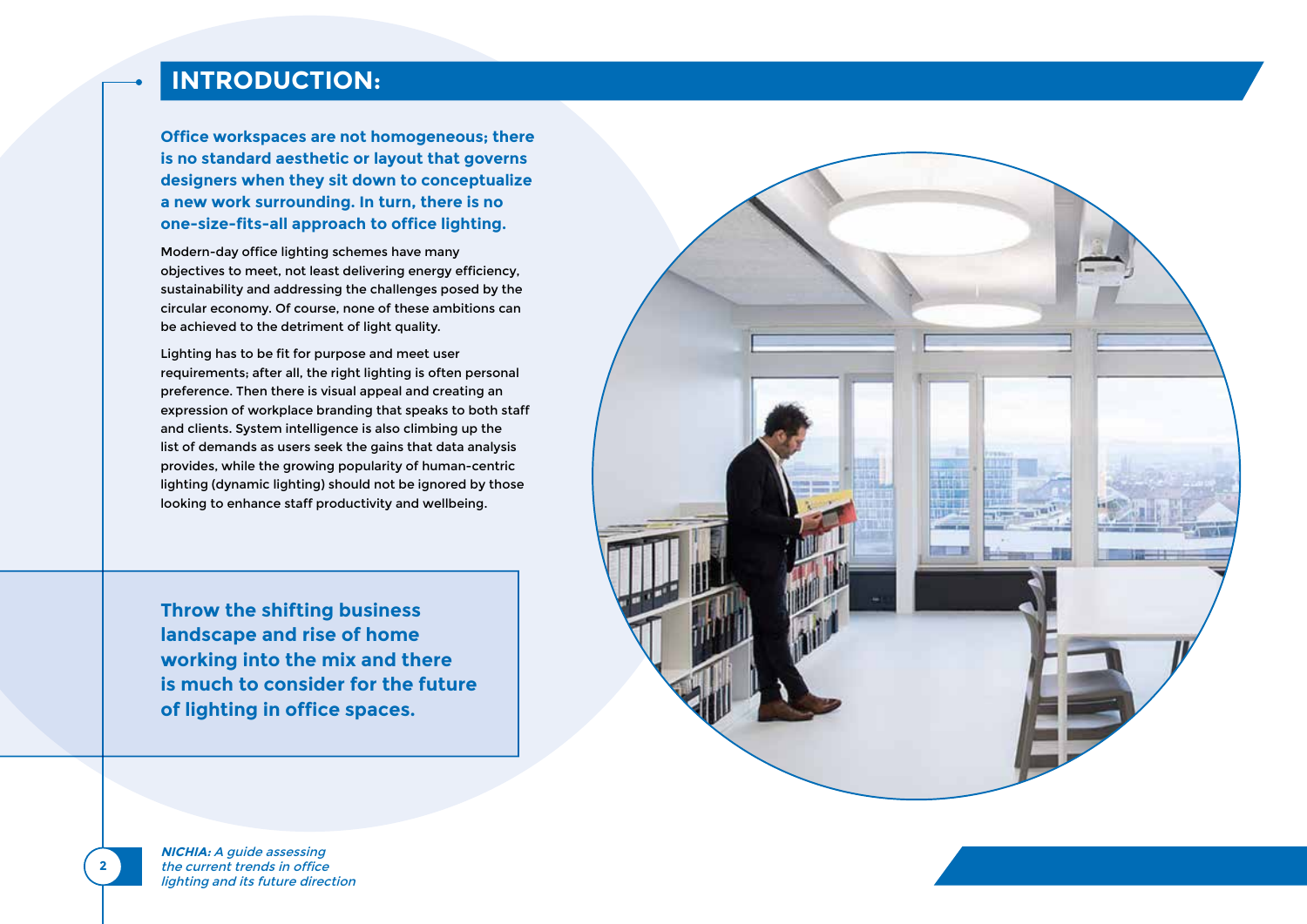

**2-in1 Tunable White LED for every day mode lighting.**

**NICHIA:** A guide assessing the current trends in office lighting and its future direction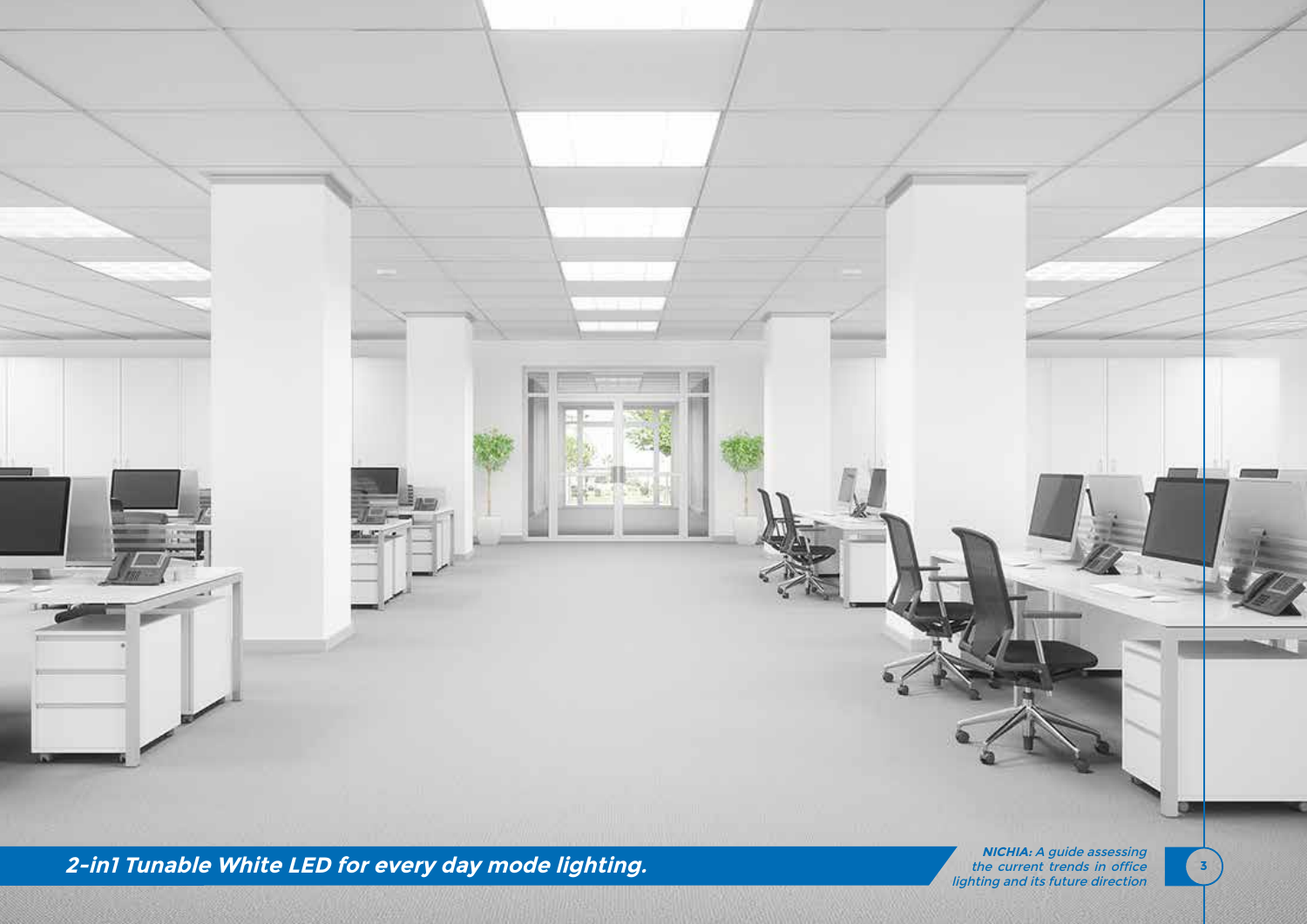#### **GOING BEYOND ENERGY EFFICIENCY:**

**The lighting industry is already harnessing the potential of 'LEDification' and sustainability to deliver significant energy efficiency and environmental benefits, and moving forward there is little doubt that energy savings will remain a major driver for office lighting designs. From a renovation perspective there remains much infrastructure that can still transition to LED, and there is regulatory push in support of that progression. Emerging rules in Europe will ban any remaining halogens by September 2021, for example. Moreover, the EC has just published a new policy that sets out the objective to double renovation rates over the next few years. It is estimated that around 75% of existing building stock is energy-inefficient as it was constructed before current legislation on performance. A further contributor to energy savings is effective lighting control, such as that provided by daylight, timing and occupancy sensors, which allow systems to react instantly to user requirements.**

Clearly, however, there is a need for the office lighting of the future to go beyond energy efficiency, which many now take for granted. With this thought in mind, the real value of lighting to the sector and society will come from intelligent and dynamic systems.

Academia and the medical research community have clearly documented the biological impacts of light.

**Today, NICHIA technologies and products are available that can deliver those biological benefits indoors.** 

 *We are convinced that human-centric lighting, fostered by intelligent systems, will be the next big thing for office buildings. People question the value of human-centric lighting and indoor environmental quality because they struggle to calculate the ROI.*

 *However, employees represent 90% of operating costs for a typical business, and studies show that the performance of office workers increases by up to 12% when they are exposed to better lighting.*

> **Ourania Georgoutsakou** Secretary-General, Lighting Europe

#### **NICHIA's 'Light so Good' range comprises**

#### **OPTISOLIS™,** an LED with spectrum closest to natural sunlight without harmful UV

emission.





**VITASOLIS™,** an LED with higher cyan levels than conventional LEDs to stimulate the body and help control human-circadian rhythm.

**2-in-1 tunable** LED technology allowing color tuning from 2700 to 6500K within a small, single lightemitting surface that achieves superb color uniformity and quality.



**NICHIA:** A guide assessing the current trends in office lighting and its future direction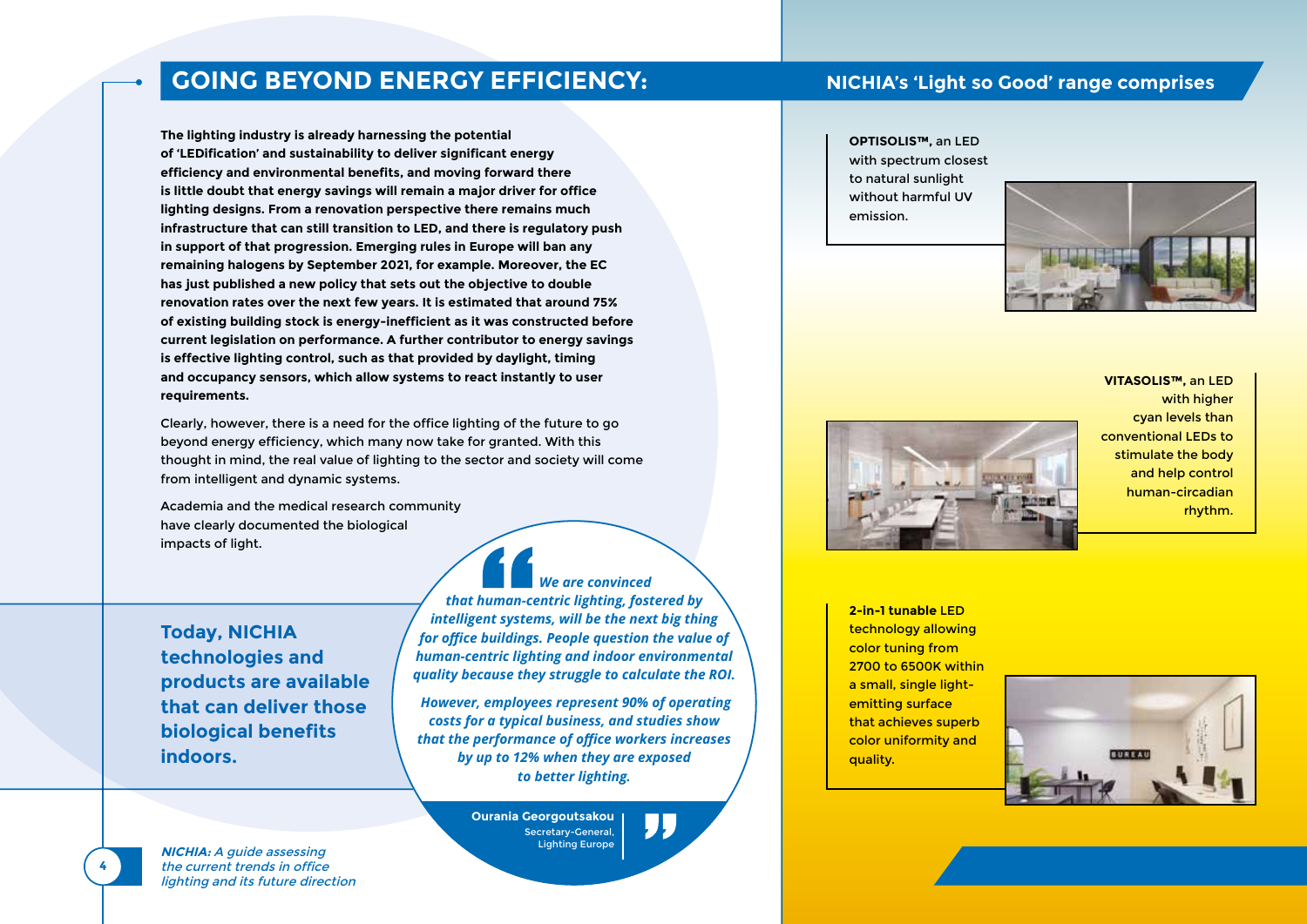

**The Circadian Rhythm - human body clock.**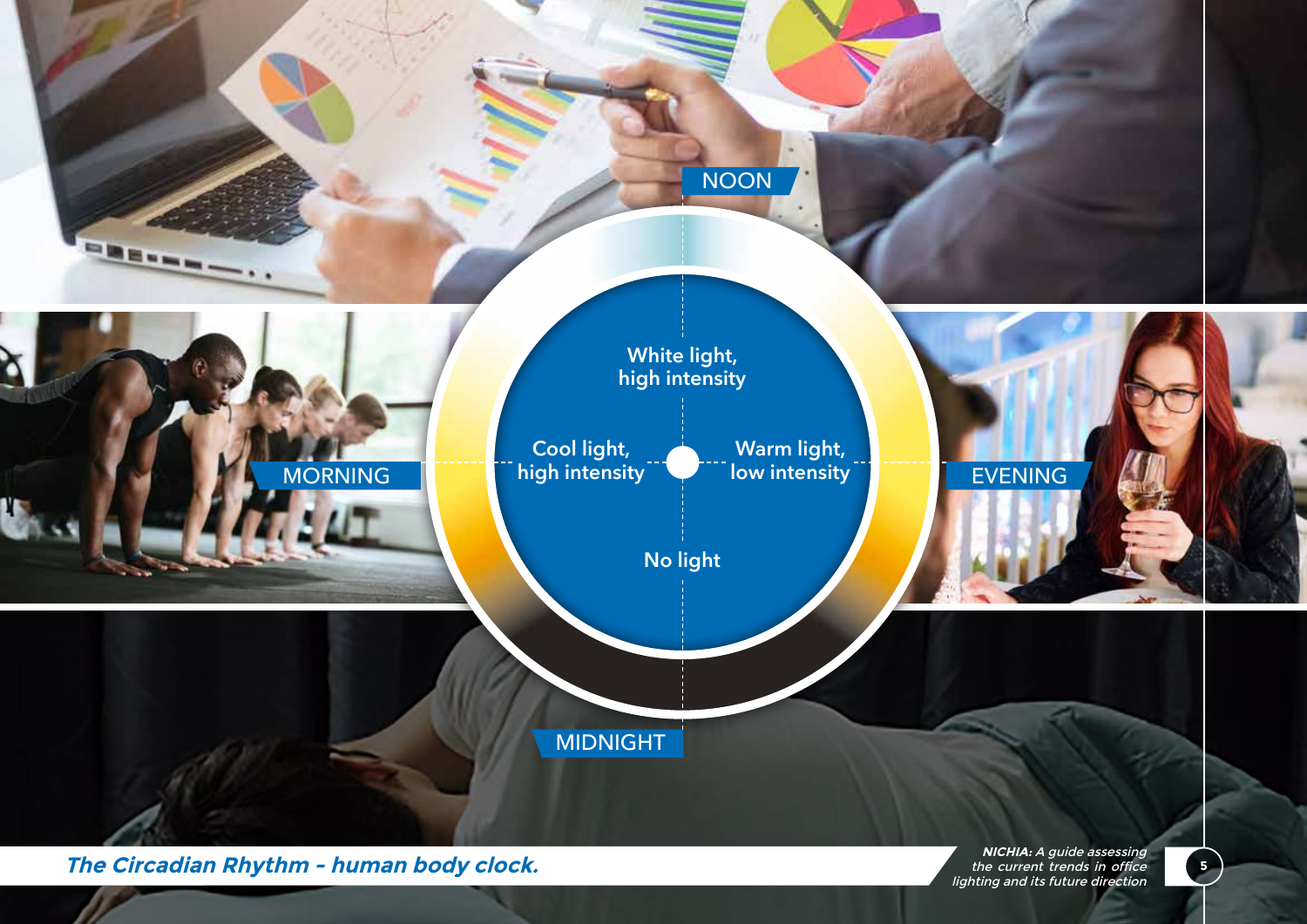### **WHAT IS GOOD LIGHTING?:**

**When it comes to delivering quality light, there are few benchmarks to provide guidance. And while there is a standard for office lighting - 'EN 12464-1 Lighting of work places' - which sets out the minimum requirements for parameters such as color rendering, horizontal and vertical illuminance, illuminance uniformity, glare and color temperature, few designers will be encouraged by the word 'minimum'.** 

> **To stand out from the crowd and make a difference, modern office lighting schemes must go beyond.**

VISUAL DESIGN

Designers should address the core issues of safety, task requirements and occupant needs in a coherent and integrated manner to be successful in delivering quality light. Factors to consider include light levels and distribution, light source quality, the use of tuned and tunable lighting, personalization through control and, importantly, daylight.

Daylight is the most sustainable source of light; it is circadian in nature and has various disinfection properties. Most astutely designed office lighting schemes will comprise a combination of daylight, direct and indirect lighting, and individual task light.

**NICHIA:** A guide assessing the current trends in office lighting and its future direction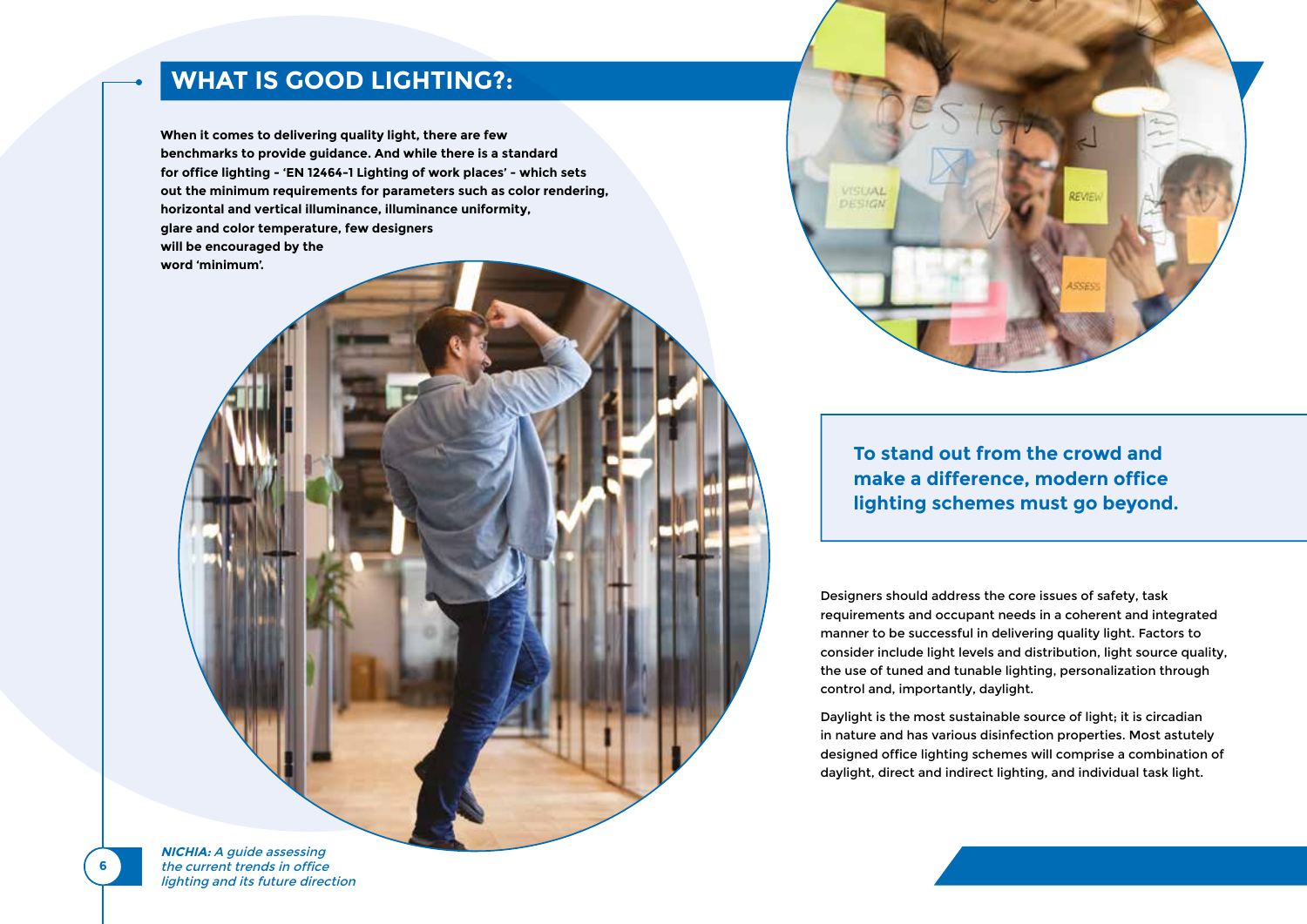

**2-in1 Tunable White LED for every day mode lighting.**

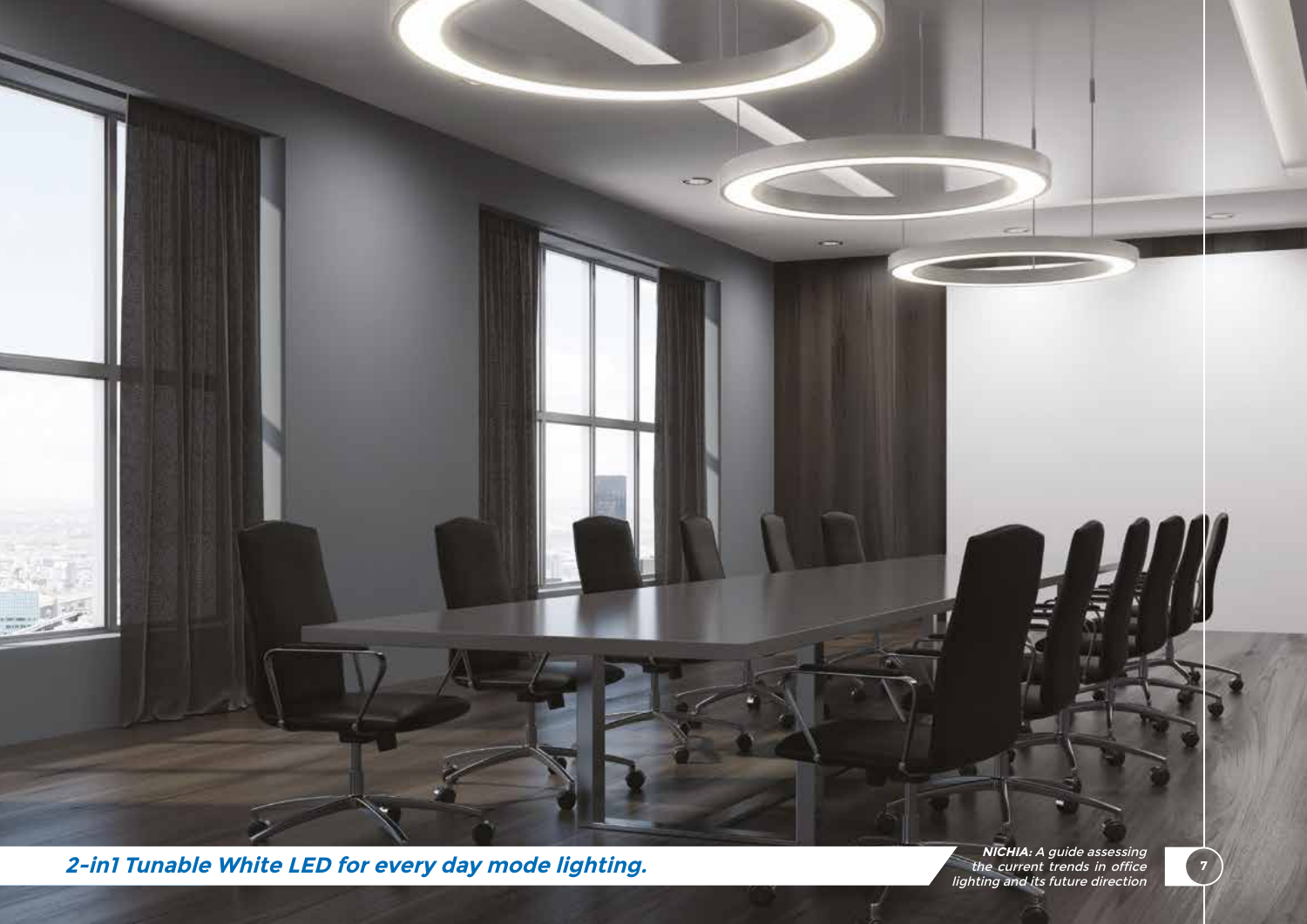## **A SUSTAINABLE FUTURE:**

**Although technology is pivotal in any successful office lighting design, adopting a human perspective is also important when l ooking to answer questions about future trends. Analyzing the needs and concerns of office workers will set out the appropriate design principles.**

Today, sustainability often tops the list of concerns. There is, after all, a climate emergency taking place and everyone has a part to play. Energy efficiency and CO2 reduction are naturally at the heart of most sustainability drives. Here, 'LEDification' has made a major contribution, of which the lighting industry can be proud. But there is some way to go, with renovation projects key to making the necessary in-roads. Effective lighting control and intelligent design can continue making a difference, particularly with the increasing use of wireless technologies and the emergence of data as a more influential aspect of the holistic office lighting solution.





Another sustainability issue is toxicity at end-of-life - there is much work to do on recycling, reusing and renewing - while beginning-of-life and resource shortage must also be considered. For instance, if current consumption rates continue, estimates suggest that copper could disappear as natural resource at some point between 2040 and 2050.

All of these factors lead to the circular economy debate and how it relates to the lighting industry. Designers must think about what a circular economy product looks like and the needs it should fulfill. By way of example, the sustainability trend could well drive the need for plug and play solutions that allow various lighting toolkits to be integrated with flexible infrastructure, so luminaires can be reused very simply at end-of-life.

**NICHIA:** A guide assessing the current trends in office lighting and its future direction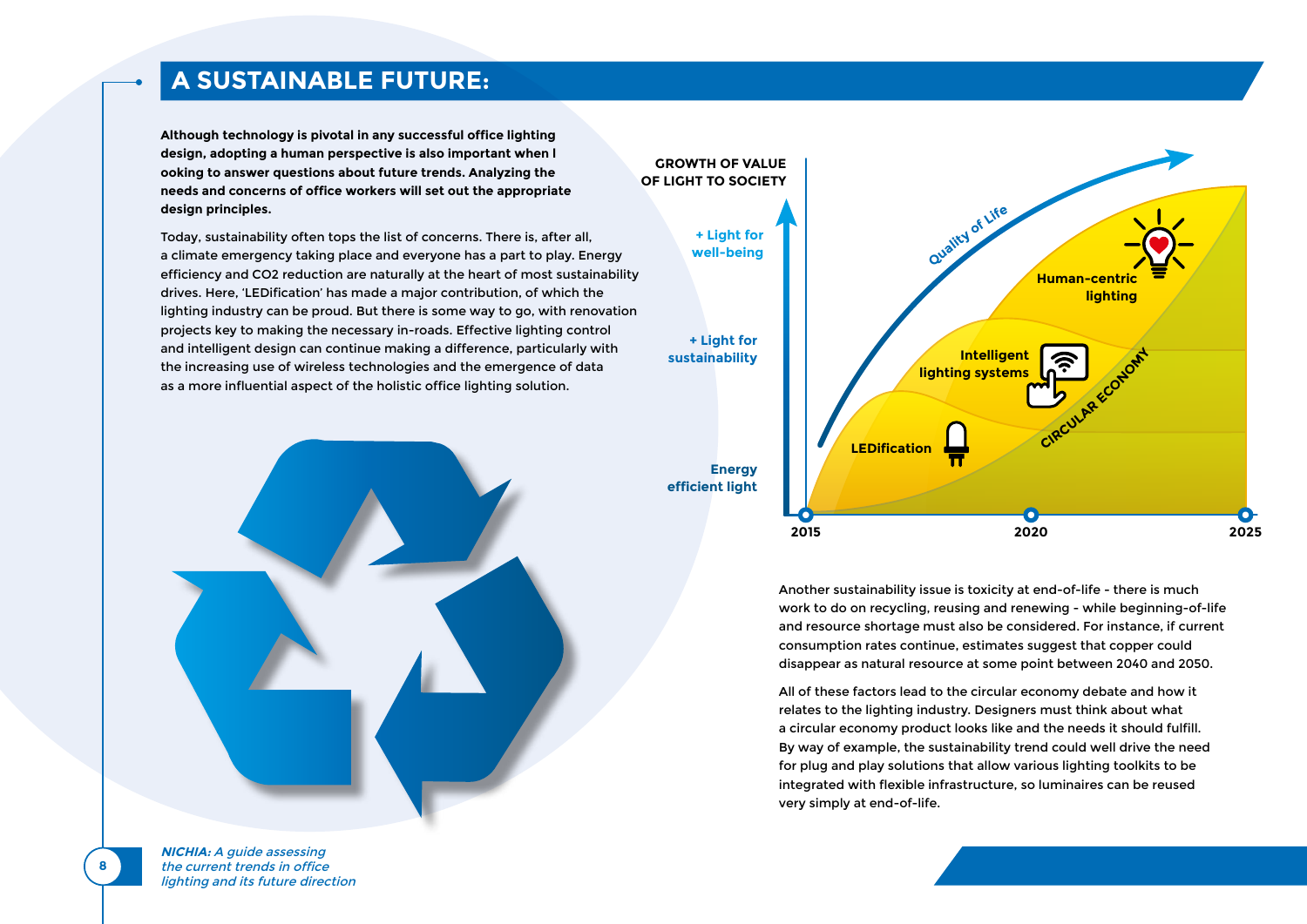*To apply any of these solutions, the contribution of LED and luminaire manufacturers will be vital in providing the tools that we need as designers to ensure that our vision and the needs and desires of clients are implemented.*

> **Mark Ridler** Head of Lighting, BDP

"

**Sustainability issue regarding the toxicity with end-of-life technology.**

mmstillinmmstill

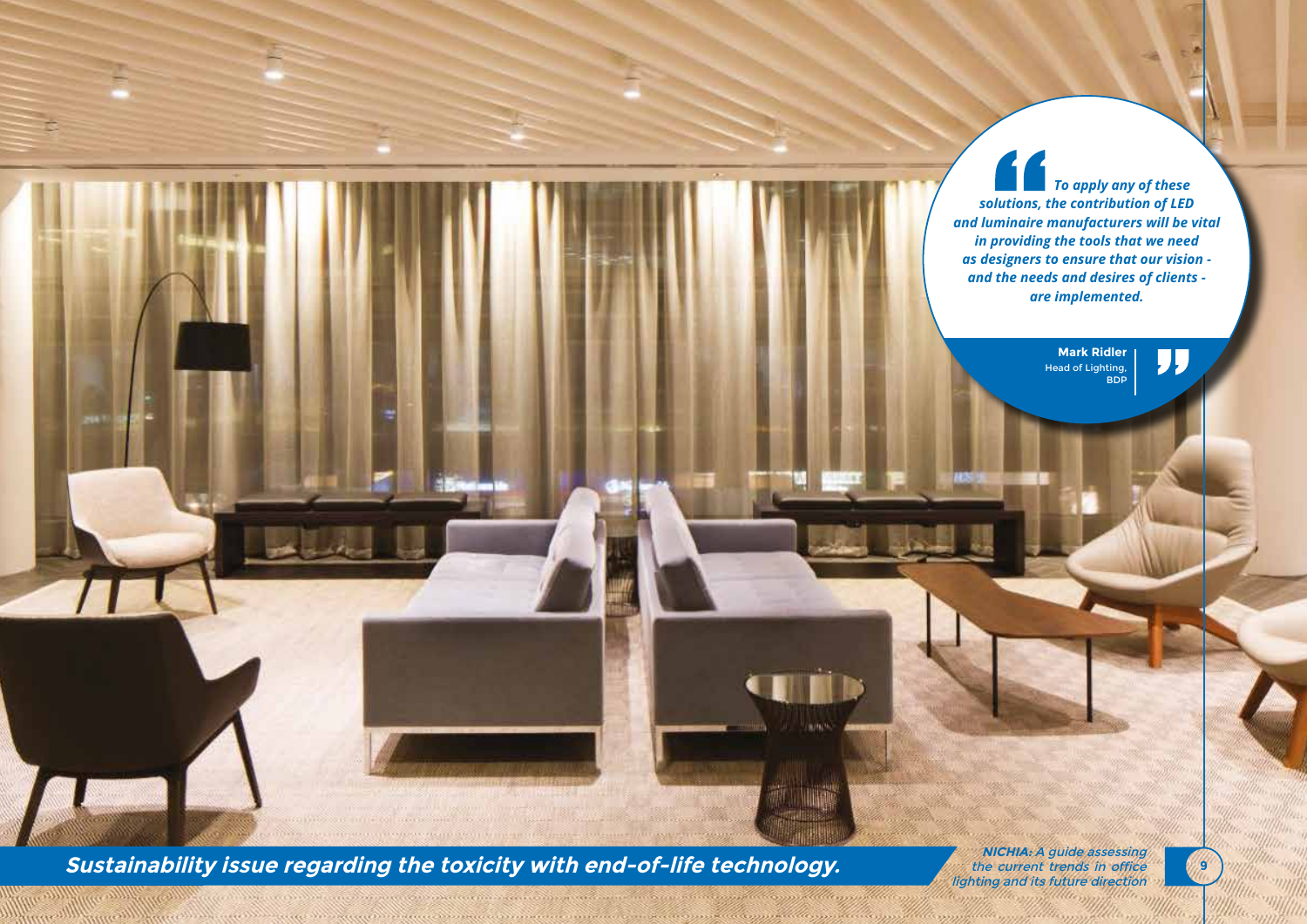## **COMING AROUND TO THE CIRCULAR ECONOMY:**

**A truly sustainable lighting solution needs to be socially effective, environmentally responsible and economically feasible. There must be a balance between the energy consumed and the task that the lighting is required to perform. For instance, there is little merit in designing office lighting that blankets 400lx over the entire space. In any case, within typical workplaces, desk areas only consume about 30% of the floor area. Putting 400lx into a carpet is simply a waste of energy and usually serves to create a workspace that lacks personalization or culture.**

Getting good daylight into a space is essential, as is the use of lighting control technologies such as daylight harvesting sensors and presence detectors, as well as efficient LEDs and luminaires. Using these techniques and others will allow designers to remove 80% of a system's energy, while simultaneously creating a solution that benefits office workers by lighting in the optimum way.

Certainly the most energy-efficient lighting system is the one which is switched off, but that hardly serves the purpose. Even the regulators are carefully contemplating this dilemma. A review of European legislation is due in 2024 and preparations are already underway to ensure that any additional energy-efficiency requirements will not jeopardize the performance of human-centric lighting.

**Striking a trade-off between energy efficiency and light quality is the challenge, bringing it together with the circular economy.**

**NICHIA:** A guide assessing the current trends in office lighting and its future direction

**10**

The circular economy has wide-ranging implications for the future of lighting. Using slimmer products, fewer components and recyclable materials, along with extending service life, all help reduce carbon footprint. But this concept is also about 'light miles': the length of supply chains; ensuring production takes place close to point of use; how much renewable energy is used during manufacture; and adopting an intelligent approach to packaging.

LEDs also have their part to play. Among the goals at NICHIA in relation to the circular economy is achieving higher CRI without compromising illuminance efficacy.

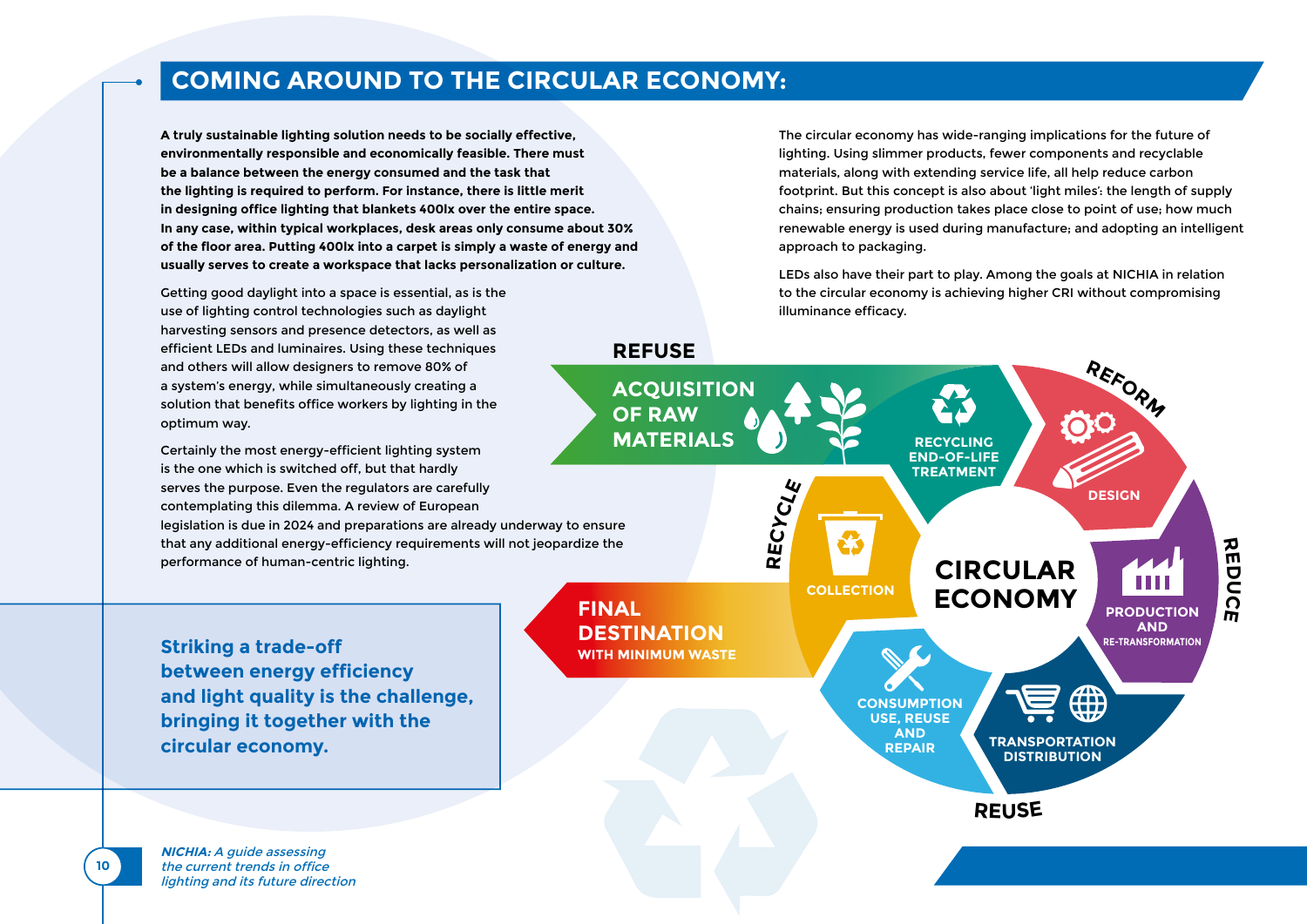

**Getting good 'daylight' into a space is essential.**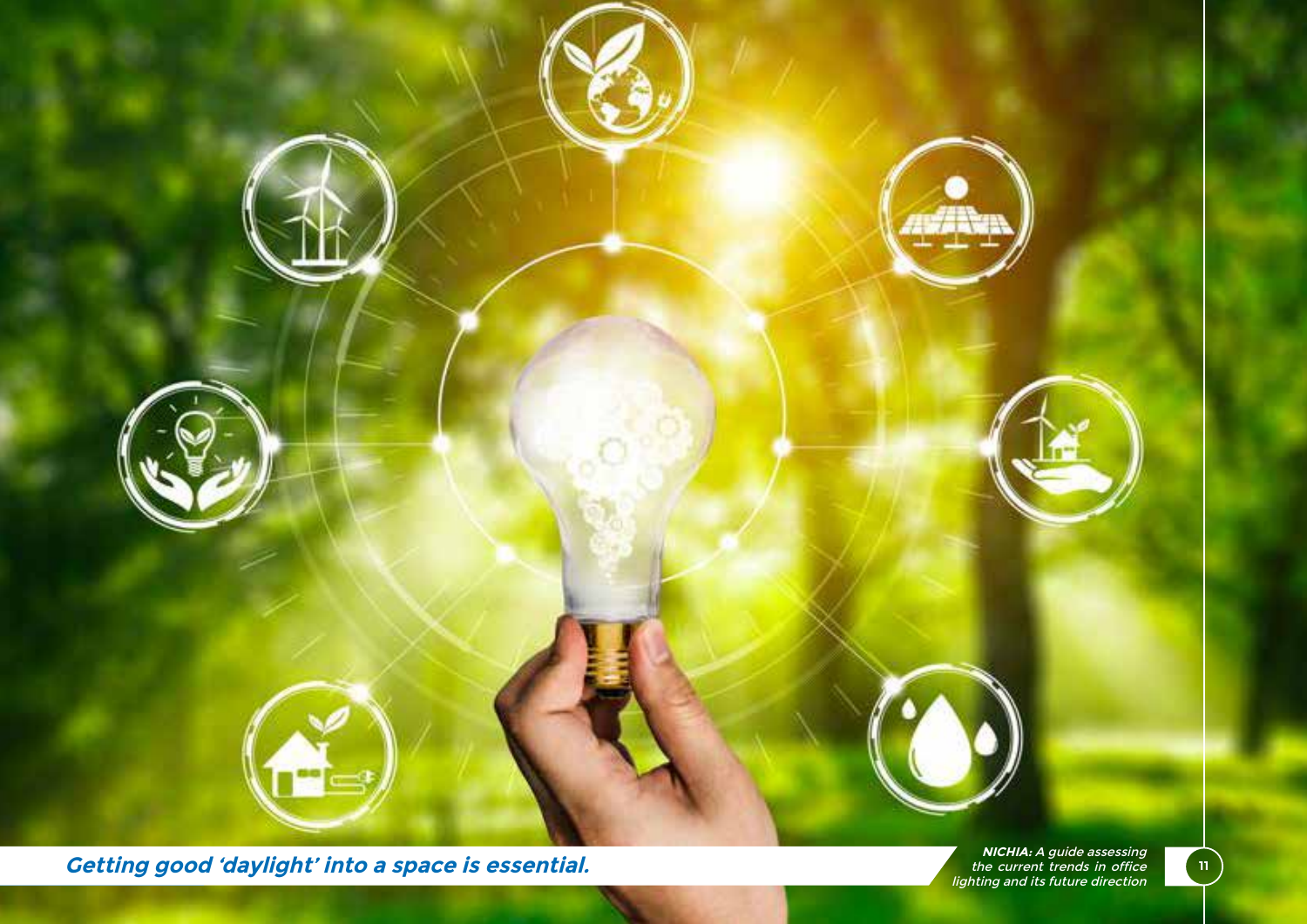## **THE WORKPLACE/HOME OFFICE BALANCE:**

**National lockdowns due to the pandemic have accelerated the evolution of the office, although some of this was already underway. Increased homeworking has been a long-held future scenario, where certain technologies applied in the office can transfer to homes, such as task lighting, and tuneable white and anti-glare solutions.**

Many agree that the demise of the workplace due to COVID-19 is overstated, but there is little doubt it will be reinvented, largely through the acceleration of existing trends. The immediate future will likely see a mixed economy evolve, with workers spending approximately half their time in the office and half at home.





#### **For certain, there will be a need for highly qualitative and versatile office lighting.**

There are fewer distractions at home and, with people spending less time commuting, productivity increases. On the flip side, office workers have a primal need to socialize with colleagues, a part of work life missed by many during periods of lockdown. One notion is that there could be a move away from open-plan office working, which can be distracting. In its place there might emerge more 'loose fit' meeting spaces that are less commercial in look and feel. This type of plug and play, highly adaptable collaborative space will prove ideal for colleague-to-colleague and colleague-to-client encounters.

If the only reason to visit the workplace is to see and speak with colleagues or customers, then the way that person is rendered to others becomes paramount. As a result, lighting must work better than before, perhaps focusing on task and ambient solutions, or better CRI, or maybe something completely new? It is less about generating 400 or 500lx at desk level, but more about volumetric light, where factors such as flicker, color, quality, distribution and glare become far more important.

**NICHIA:** A guide assessing the current trends in office lighting and its future direction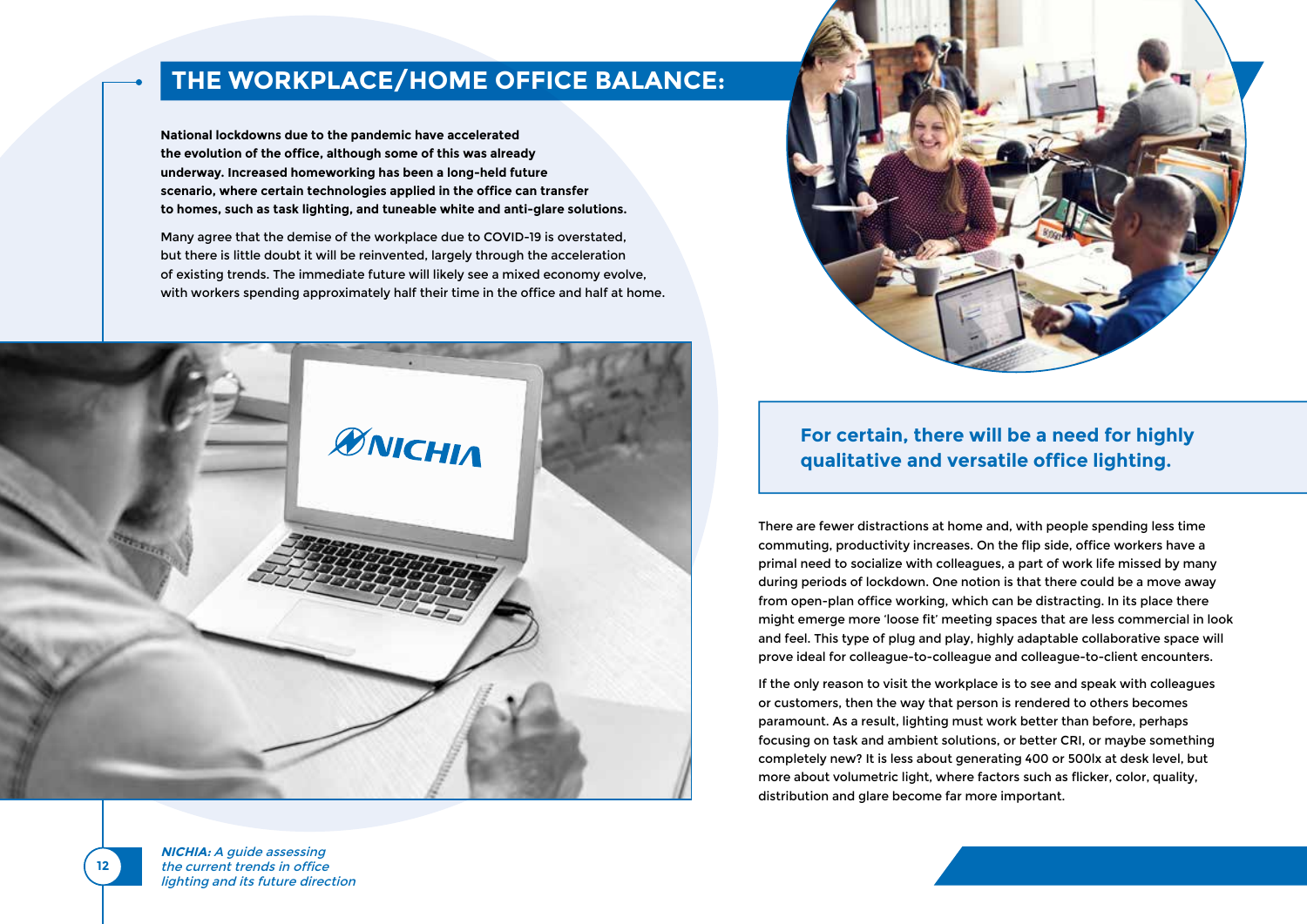**Working from home needs lighting to help with staying focused.**

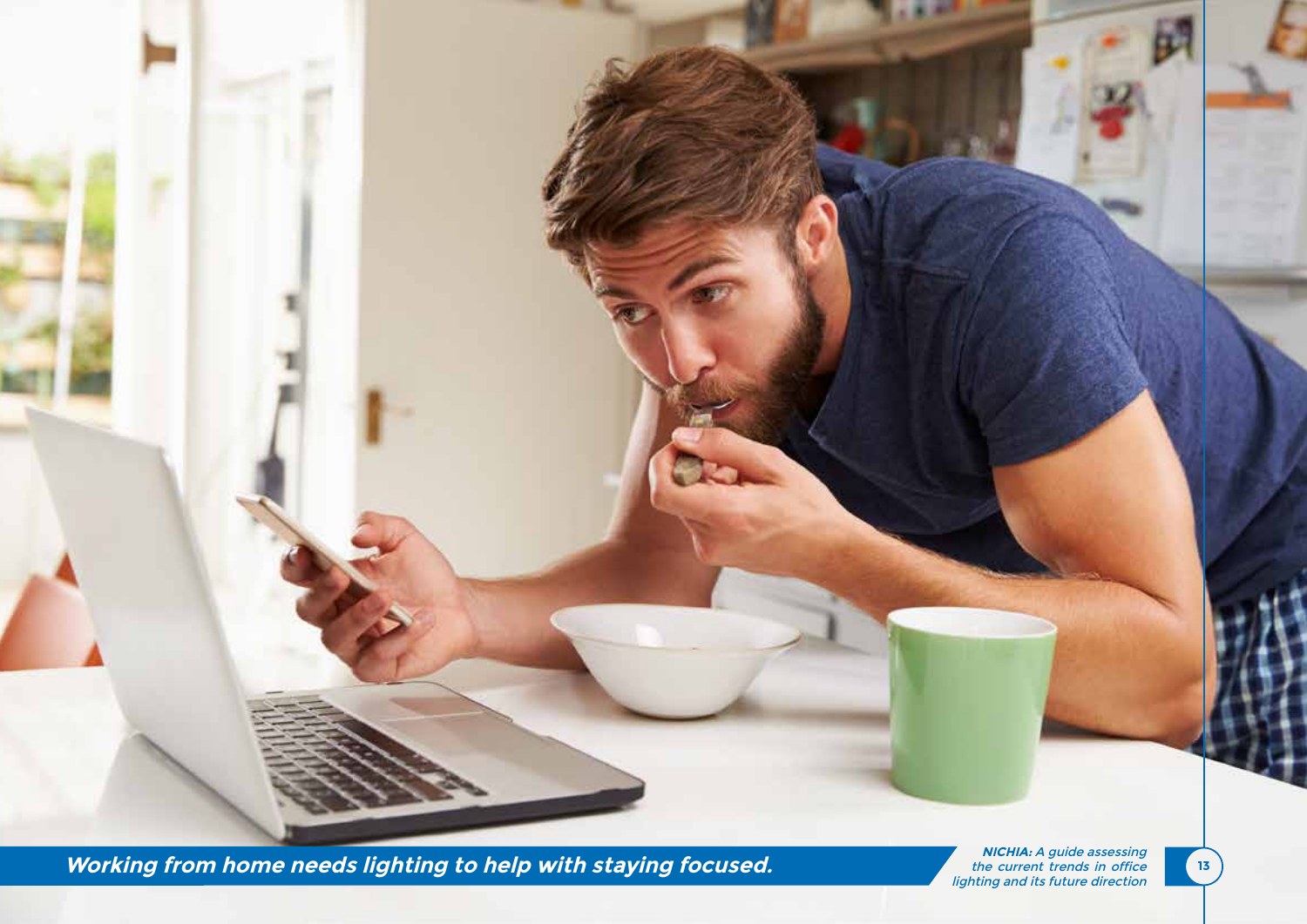### **WHAT FIXTURES WORK BEST IN OFFICE ENVIRONMENTS?**

**In a very simple approach to office lighting, it is possible to differentiate between fixed and flexible luminaires. Fixed types include recessed, semi-recessed, pendant and downlight, while flexible variants comprise free-standing, task and uplight.**

Office lighting solutions should be personal, smart and high in quality. Personal means tailoring the light to individual needs, thus improving and enriching user experience. This level of customization should be complemented by intelligence. Sensors, the cloud, data analytics and algorithms are known to drive useful new products and services, while an intuitive user interface helps to control the increasingly complex functions of light fittings.



#### **Style guide to different workspaces**

**It is worth restating that office workspaces are not homogeneous, which is why there exists a wide portfolio of luminaires to help designers create the perfect look and meet the needs of all stakeholders, be it for new-build or renovation projects.**



Take a multi-function office which serves as a training, flexible working and meeting room. Such a space might easily benefit from large, circular ceiling-mounted light fixtures that provide direct and indirect glare-free light. This solution will likely differ from that applied to an open-plan office featuring a variety of dedicated activity zones. Here, an endless linear fixture could be fully integrated with both ceiling and architecture, or used in semi-recessed or suspended (pendant) format. The use of an endless diffuser (supplied on a roll) will ensure no joins are visible.

Free-standing flexible luminaires also benefit most office landscapes. The latest light fixtures of this type are available in tunable white versions controlled by an intuitive graphical app to adjust luminance and color temperature. Users can also choose dynamic light scenarios, such as following the daylight trend, or even more personalized concepts. These free-standing luminaires can be connected via the cloud, using a dashboard to visualize data. Sensors capture information about luminance, user presence, temperature and more.

An office bureau with both informal and formal areas presents another common application. Stream-tunable uplights might well provide a good solution here, projecting very large light circles on to the ceiling. This impression evokes the feeling of sunlight in the office, creating a very open atmosphere with good homogeneity of desk area. A cooler color temperature could be adopted for the formal space, with a warmer color temperature for the informal zone.

And there should be no overlooking work areas illuminated by task luminaires. With the latest models sporting optics that create an asymmetric glare-free beam, users can leverage fully tunable capabilities to create their personal micro-atmosphere.

**NICHIA:** A guide assessing the current trends in office lighting and its future direction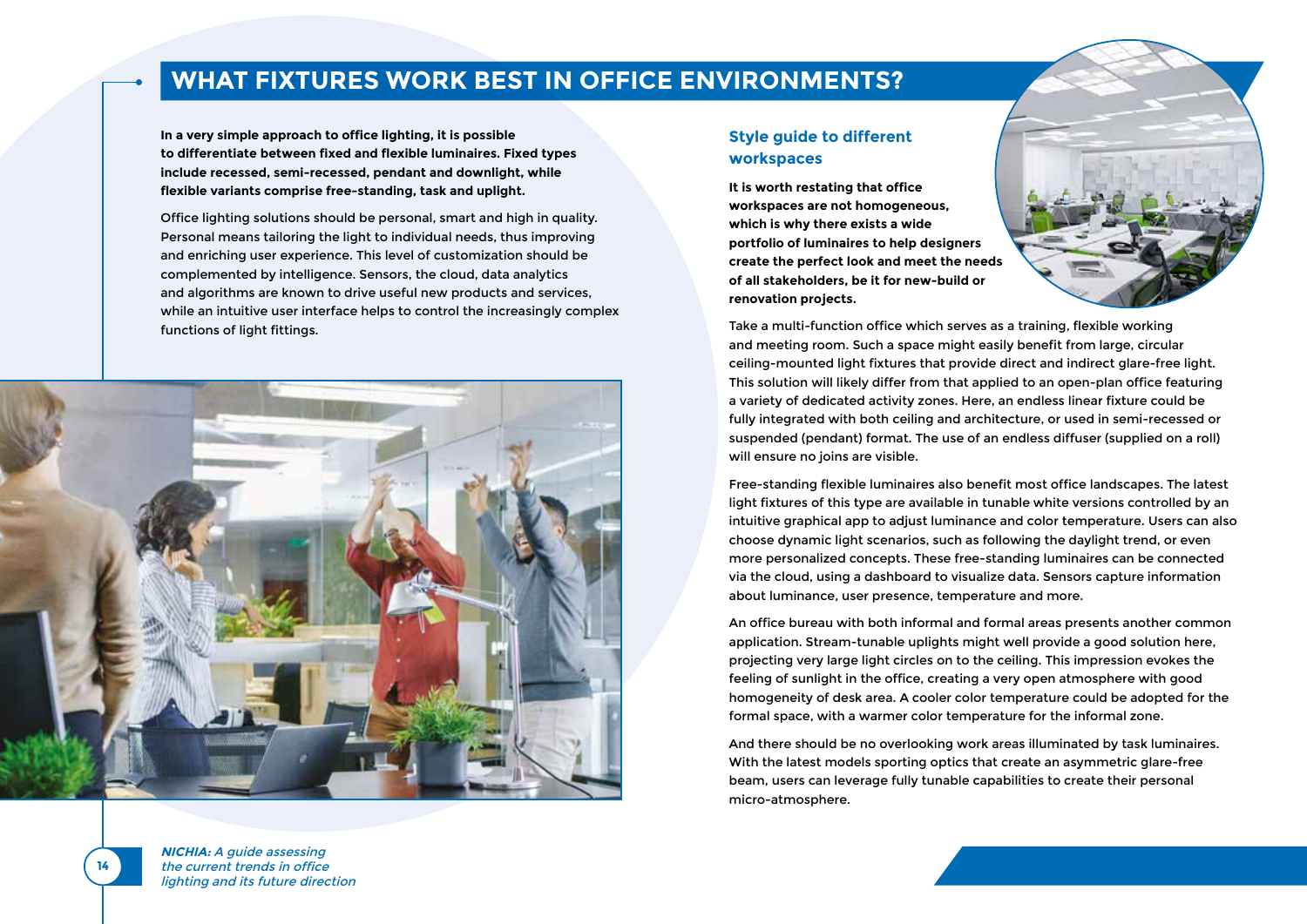*A flexible approach to lighting design is very important, particularly having luminaires that adapt easily with office layout redesigns.* 

*Furthermore, versatile environments have to be equipped with very high quality lighting. We must step towards the possibilities that exist now with spectrum and lighting distribution, and do it in a much better way than previously.*

**MARGES** 

**Kornelius Reutter** Product Manager, Design & Innovation, Regent Lighting

"

**The future of office lighting in the workplace.**

**Kanadarrees** 

**NICHIA:** A guide assessing the current trends in office lighting and its future direction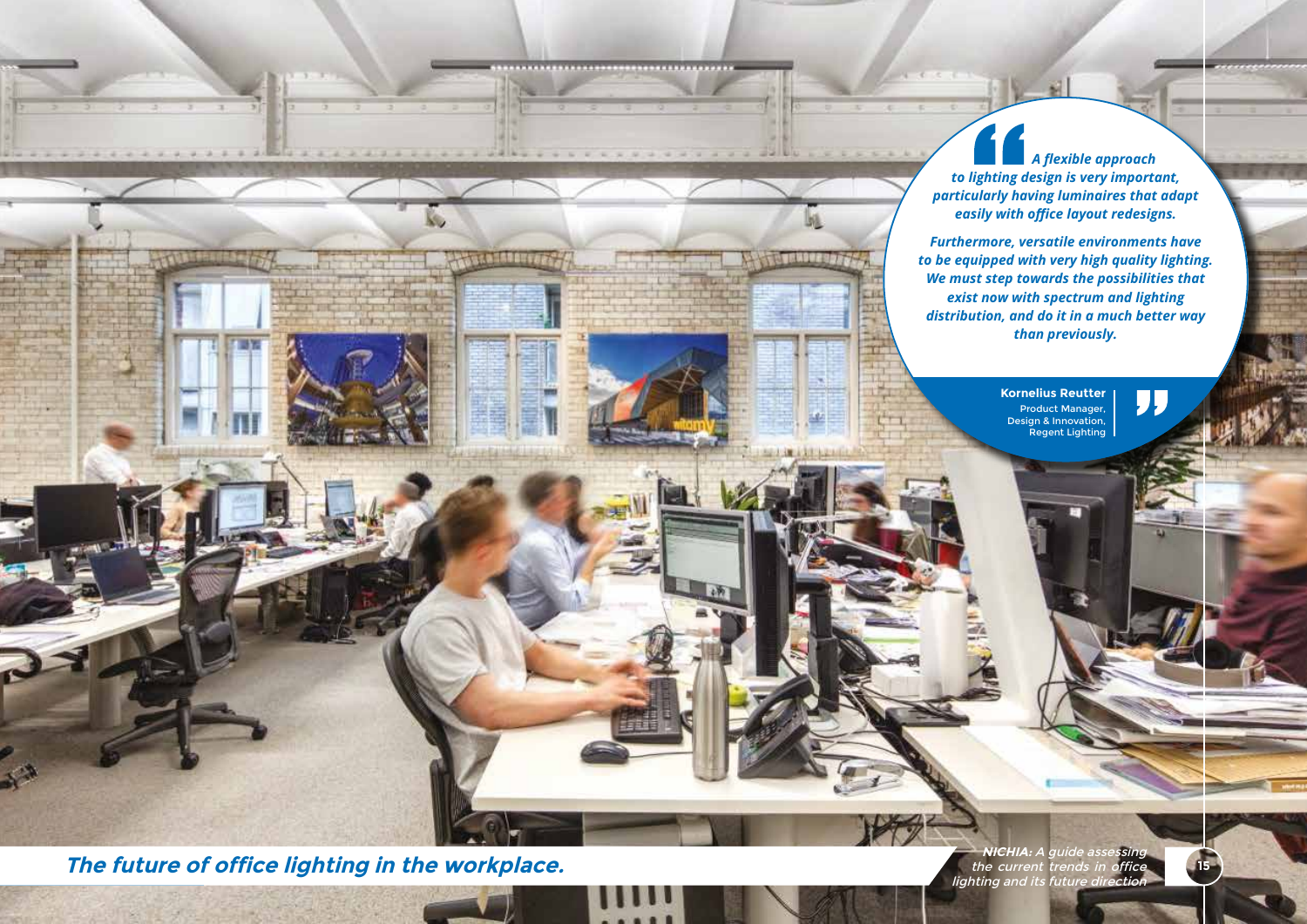#### **THE UV-C OPPORTUNITY:**

**In the future there will be a desire to create office spaces that are safe, where people can collaborate with minimum health risk. UV-C disinfection technology has been proven to inactivate - without exception - all bacteria and viruses it has been tested against, and is therefore a key element in the integral design of safe spaces.**

Unfortunately, it is not easy to integrate UV-C technology into existing office lighting concepts. UV rays are different to light, while there are some obvious safety concerns regarding the exposure of office workers to UV. Disinfection processes could only realistically take place in an empty office. In addition, UV will only kill bacteria and viruses in direct line of sight, so the development of a moveable system may be necessary. Ultimately, the adoption of UV-C will likely become a more specialized luminaire solution that could well become popular, but only following careful investigation.





#### **UV-C light disinfects air, surfaces and water**

**UV-C LEDs from NICHIA already exist. The company is working with LED module and optics partners to permit successful integration with light fixtures. Nevertheless, the thinking remains that UV-C is a companion technology, and that high touch surfaces are best cleaned with disinfectant spray while ensuring adequate ventilation.** 

**NICHIA:** A guide assessing the current trends in office lighting and its future direction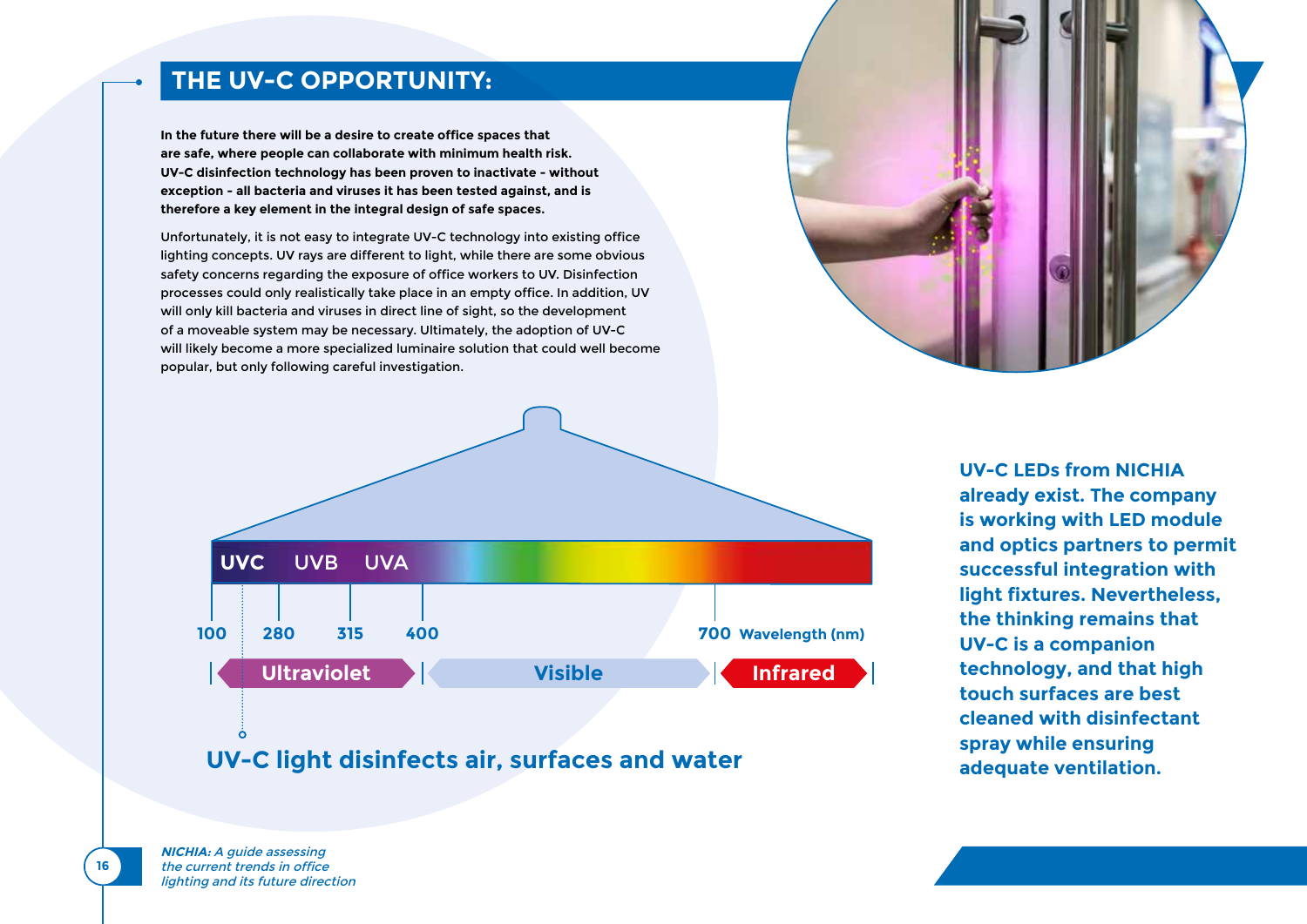### **A PEEK INTO THE FUTURE OF OFFICE LIGHTING**

**NICHIA has just recently announced a new and improved Circadian Tunable LED offering. This new tunable LED pairing has been developed to enhance the regulation of your Body Clock by combining both the stimulation and calming doses, in addition to color tuning.**

This Circadian Tune technology harnesses NICHIA's expertise in developing a unique Phosphor Converted Cyan, among other semiconductor processes and packaging techniques. The supplementary component is the inclusion of NICHIA's newly launched LEDs with TriGain® technology, a potassium fluorosilicate (PFS) based phosphor technology licensed to NICHIA through a strategic partnership with GE Current.

Most existing human-centric lighting systems mainly work by changing CCT (correlated color temperature). Some have started using individual "energizing" or "calming" LEDs, including NICHIA's Vitasolis™. However, NICHIA's new Circadian Tune LED products will raise the bar to also address efficacy, color quality and increased Melanopsin Stimulation, the light that explicitly targets melanopsin-containing neurons in the retina of the eye. These neurons, called Intrinsically Photosensitive Retinal Ganglion Cells (ipRGCs), are connected to a region of the brain responsible for regulation of the 24-hour circadian cycle along with associated reflexive neuronal and hormonal responses to the presence of light.

Sensitive to a particular range of wavelengths, melanopsin photoreceptors reach peak light absorption at wavelengths around 490nm. By utilizing NICHIA's Phosphor Converted InGaN Cyan, NICHIA's Circadian Tune LEDs are optimized at the most sensitive wavelength of ipRGCs. Indeed, this approach provides a higher performance through its unique combination of lumens per watt (lpW), TM30 and Melanopic Ratio (MR) than other human-centric lighting solutions.

Using NICHIA's new Circadian Tune technology, the high MR and cooler CCT will reduce fatigue and provide greater alertness to help office workers remain in an awakened state of mind or help night workers complete their shifts effectively. At a low MR and warm CCT, the focus switches to relaxation, prompting a feeling of safety and initializing a transition to sleep. A sense of time is therefore introduced when both proper melanopsin stimulus and variable CCT is being applied.



NICHIA's Phosphor Converted Cyan outperforms a pure InGaN die based cyan in many ways. As highlighted by Phosphor Engineer Sadakazu Wakui at an industry summit, the Phosphor Converted Cyan delivers a higher lumens per watt (lpW) performance versus a traditional pure InGaN cyan. Additionally, the PC Cyan provides the same forward voltage (VF) as standard white LEDs, as well as the same z-height for optical matching. Couple this unique PC Cyan and NICHIA's Warm White LEDs with TriGain® technology, the system can achieve a CRI of 90+, with high TM-30 values, while delivering a lpW performance equivalent to that of an 80 CRI LED. A balanced human circadian lighting system is achieved with simply no loss in efficacy.

Using NICHIA's new Circadian Tune technology, the high MR and cooler CCT will reduce fatigue and provide greater alertness to help office workers remain in an awakened state of mind or help night workers complete their shifts effectively. At a low MR and warm CCT, the focus switches to relaxation, prompting a feeling of safety and initializing a transition to sleep. A sense of time is therefore introduced when both proper melanopsin stimulus and variable CCT is being applied.

"New Circadian Tune LED products are truly innovative. Through an optimization of efficacy, color quality and Melanopsin Stimulation, we can better target ipRGCs. Additionally, the utilization of a traditional 80 CRI warm white for the relaxing portion limits the color quality of the system. To overcome these limitations, NICHIA has introduced this Phosphor Converted Cyan and Warm White TriGain® pairing," explains Satoshi Okada, General Lighting Business Planning Manager of NICHIA Japan.

"NICHIA introduced Vitasolis™ in 2019, a range of LEDs geared to suppress fatigue and boost vitality. The Circadian Tune LED pairing builds on these innovations to offer a more dynamic and tunable solution to the global lighting industry."

LEDs with TriGain® technology are available now in NICHIA's 757 series, the industry's first and leading mid-power LED. The new unique Phosphor Converted Cyan will be available within the first half of 2021.